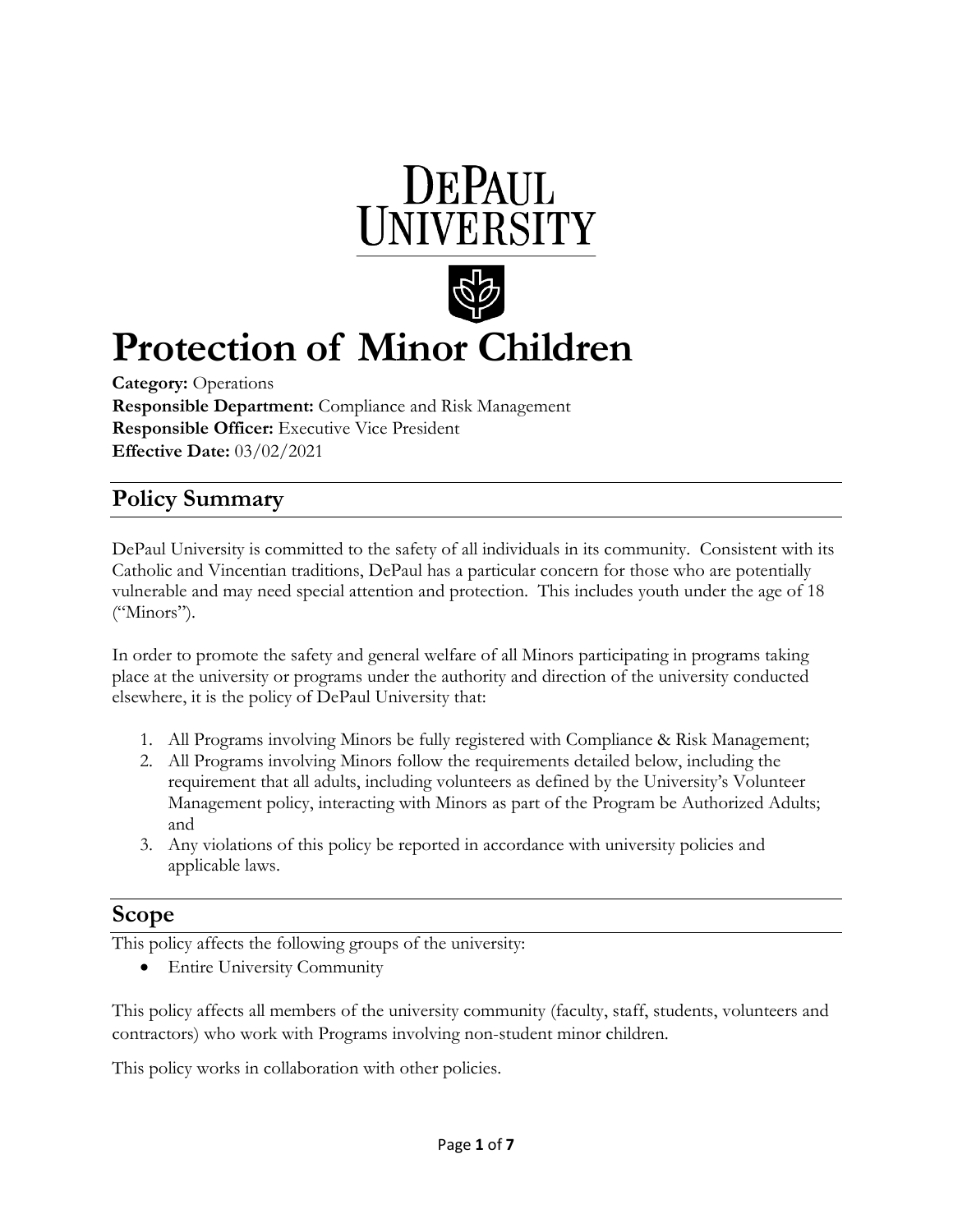# **Policy**

#### A. Definitions

**Minor:** A person under the age of 18. For purposes of this policy, Minors **do not** include:

- 1. DePaul University students who are under the age of 18;
- 2. Registered patrons of The Ray Meyer Fitness and Recreation Center who are under the age of 18.
- 3. Employees of DePaul University who are under the age of 18.

**Program:** Any single event or series of events that takes place on DePaul's campus or that is conducted elsewhere under the authority and direction of DePaul, including Programs that take place in a virtual environment For purposes of this policy, Programs **do not** include:

- 1. Events that are open to the general public or that Minors attend under the continuous supervision of their parent(s), guardian(s) or chaperone(s), including virtual events;
- 2. Programs for prospective students (high school students or their equivalent who are considering attending DePaul) and admitted students, including campus visits, tours and recruitment events, and Premiere DePaul;
- 3. Vincentian Service Day and New Student Service Day;
- 4. Research with Institutional Review Board (IRB) approval;
- 5. College of Education students on Student Teaching assignments;
- 6. Use of campus space by external entities for the purpose of proctoring standardized or Advance Placement testing;
- 7. Non-Residential field trips or visits to the university that are supervised by a Minor's school or organization.

**Registered Program:** A program event in which all necessary registration requirements are submitted. Programs must be fully registered prior to program start date.

**Authorized Adult:** Any person, including volunteers as defined by the University's Volunteer Management policy, who works with Minors and who must be in compliance with the requirements of this policy.

#### B. Program Registration:

All Programs involving Minors must be fully registered with Compliance & Risk Management according to the procedures detailed below.

#### C. Program Requirements

All Programs involving Minors must also meet the following requirements:

1. All adults interacting with Minors as part of the Program must be Authorized Adults. The requirements for being an Authorized Adult are further detailed below.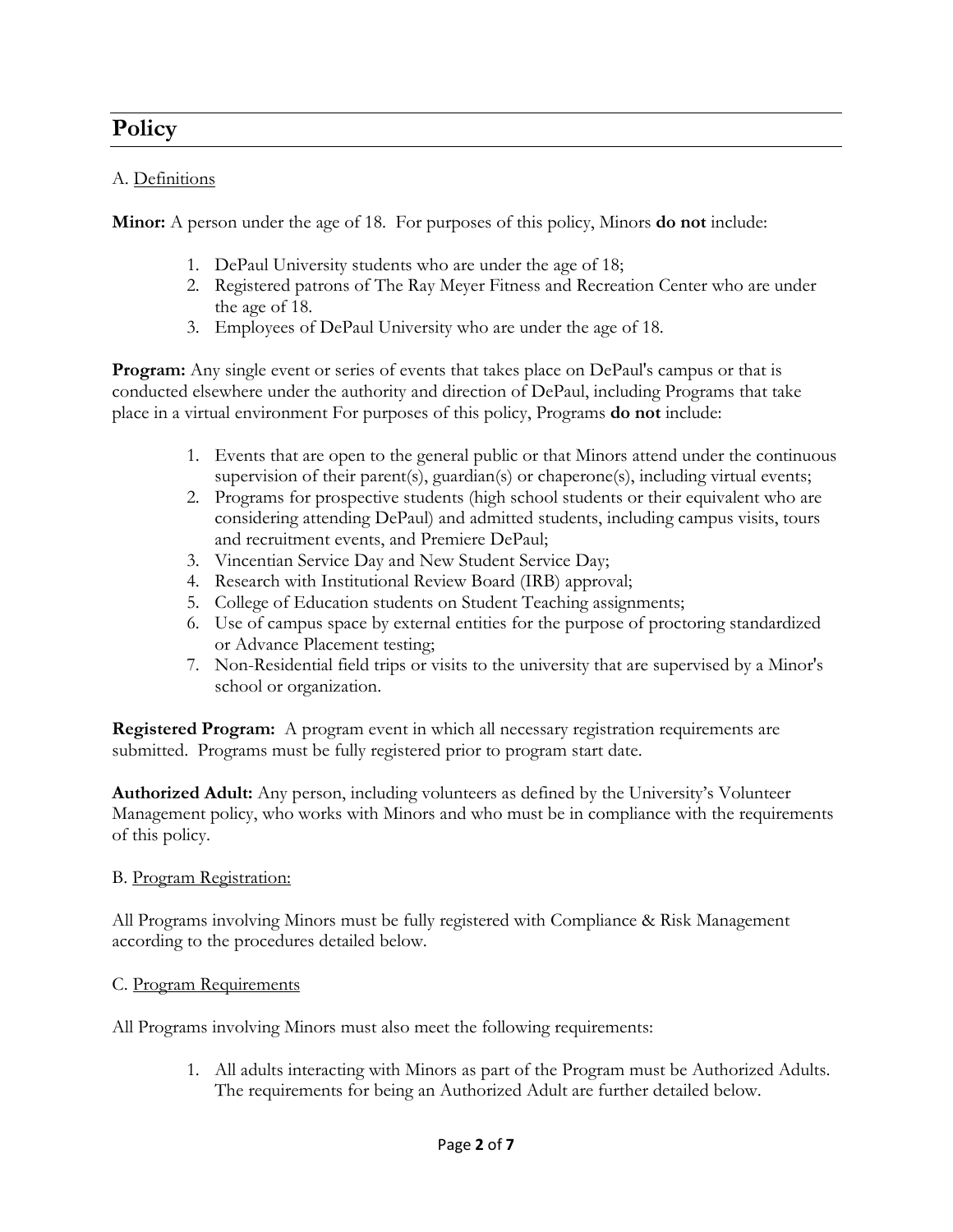2. All Programs involving Minors must provide adequate supervision by these Authorized Adults. Adequate supervision will vary depending on the nature of the Program and the age of the Minors. In general, however, adequate supervision should reflect the following ratios:

| Age 8 and Under | 1 Authorized Adult for every 8 Minors  |
|-----------------|----------------------------------------|
| Age 9-13        | 1 Authorized Adult for every 10 Minors |
| Age 14-17       | 1 Authorized Adult for every 12 Minors |

- 3. All Programs involving Minors must comply with the Security and Emergency Procedures for Programs Involving Minors (Appendix A).
- 4. Prior to participating in any program, Program Director must collect, from each Minor, a release signed by a parent or guardian that releases DePaul University. Releases on file with the university will be maintained within the registration system for the duration stipulated in the [DePaul University Records Retention Schedule.](http://rm.depaul.edu/Retention/RetentionSched.aspx)  Compliance & Risk Management will make standard releases available for units sponsoring Programs.

#### D. Reporting Violations of this Policy

All members of the DePaul community are required to immediately report any known violation or reasonably suspected violation of this policy. In addition to the requirements that may apply under this policy, reporting may also be appropriate in accordance with the [Crime Reporting and Clery Act](https://offices.depaul.edu/secretary/policies-procedures/policies/Documents/Crime%20Reporting%20and%20Clery%20Act%20Compliance.pdf)  [Compliance](https://offices.depaul.edu/secretary/policies-procedures/policies/Documents/Crime%20Reporting%20and%20Clery%20Act%20Compliance.pdf) policy and the [Reporting Misconduct](https://offices.depaul.edu/secretary/policies-procedures/policies/Documents/Reporting%20Misconduct%20and%20Non-Retaliation%20Policy.pdf) policy.

Authorized Adults should be aware that if there is an allegation of misconduct involving them under this policy, they may be asked to discontinue any further participation in Programs involving Minors until such allegation has been resolved.

#### E. Variances

In some instances, units sponsoring Programs may meet the Program Requirements using procedures that vary slightly from the procedures detailed in this policy.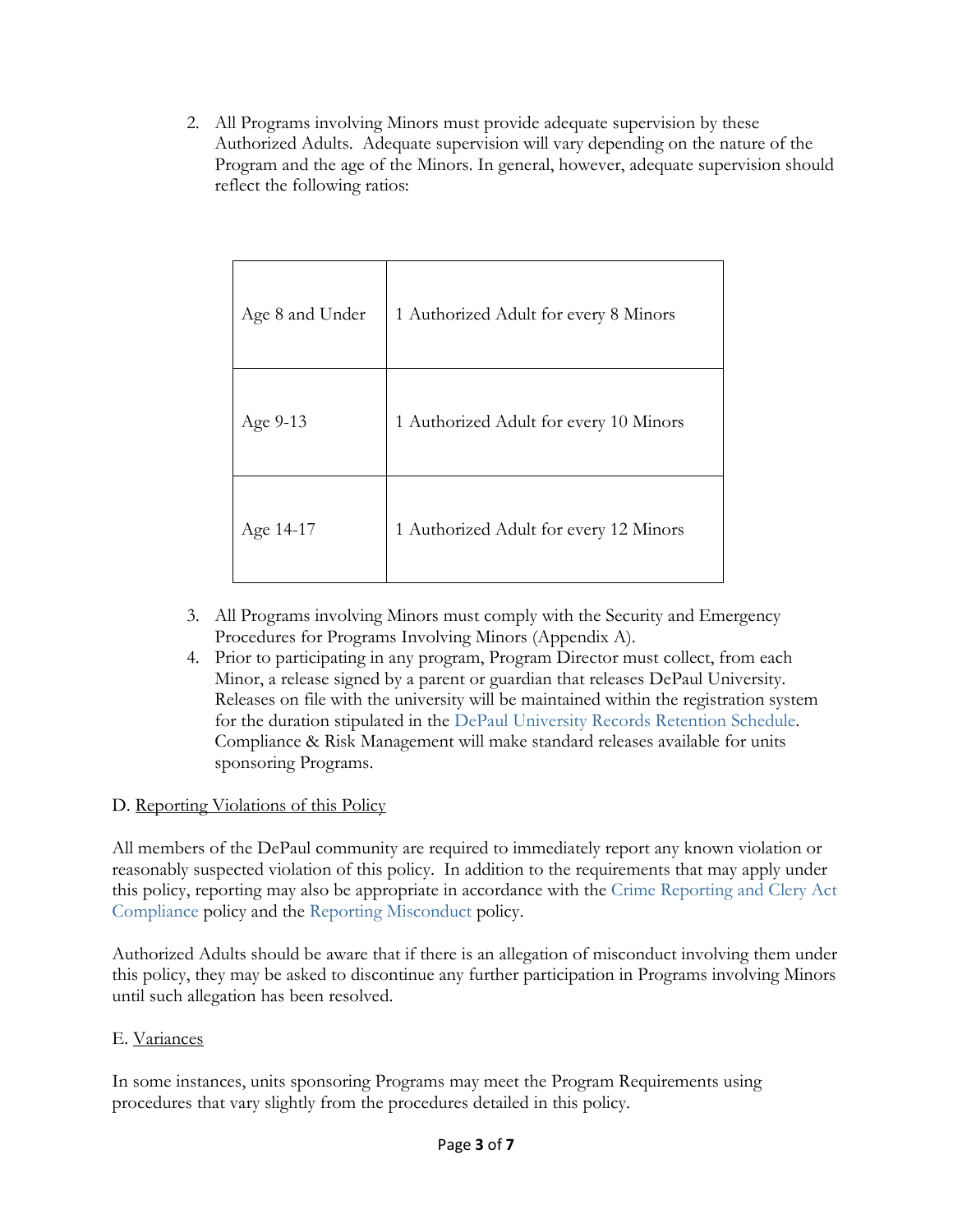For example, an on-campus Program might be managed by a sponsoring unit in collaboration with an outside entity or managed entirely by an outside entity. This could include, for example: an outside entity renting DePaul space for a non-DePaul Program or Programs in which non-DePaul individuals are present for the entire Program and are primarily responsible for supervising Minors;

In other instances, members of the DePaul community may travel off-campus to participate in Programs that may be managed in collaboration with an outside entity. This could include, for example: internships, service learning experiences, practica, clinical course experiences, or extracurricular activities.

In these instances, as well as others, variances to the procedures for meeting the Program Requirements may be appropriate. For example, as a variance, a sponsoring unit may simply require via contract that an outside entity conduct background checks, collect releases, and provide adequate training. Similarly, in a situation where an off-site location has its own requirements for training, background checks or obtaining releases, a variance to the procedures for meeting the Program Requirements may be warranted.

Information about a unit's proposed variances from the usual procedures for meeting the Program Requirements will be collected as part of the program registration process detailed below, at which point Compliance & Risk Management will review whether the proposed variance to the procedures for meeting the Program Requirements sufficiently manage the risks that the Program Requirements at issue are intended to mitigate. This determination will be made in consultation with other areas as needed, including, for example, the Office of the General Counsel or Executive Officers.

## **Procedures**

#### A. Program Registration

Compliance & Risk Management is responsible for maintaining a database of all Registered Program events involving Minors. Individuals in the DePaul community who are sponsoring Programs (Program Directors) involving Minors are responsible for providing the information to accurately populate this database and keep it up-to-date. Individuals Program Directors will do this by registering their Programs at least four weeks prior to the first scheduled date of the Program to fully meet the requirements of this policy. Any program that is not fully registered will not be allowed to take place.

In general, Program Directors must enter the following information into the registration system at the time of initial registration:

- 1. The date(s) of the Program event (or, if on-going, information about Program timing)
- 2. The location(s) of the Program event
- 3. A description of the activities involved in the Program
- 4. The Authorized Adults involved in the Program
- 5. Information regarding any outside entities that may be involved
- 6. Contractual agreement with the outside entity, if applicable
- 7. Any proposed variances to the procedures for meeting the Program Requirements, if applicable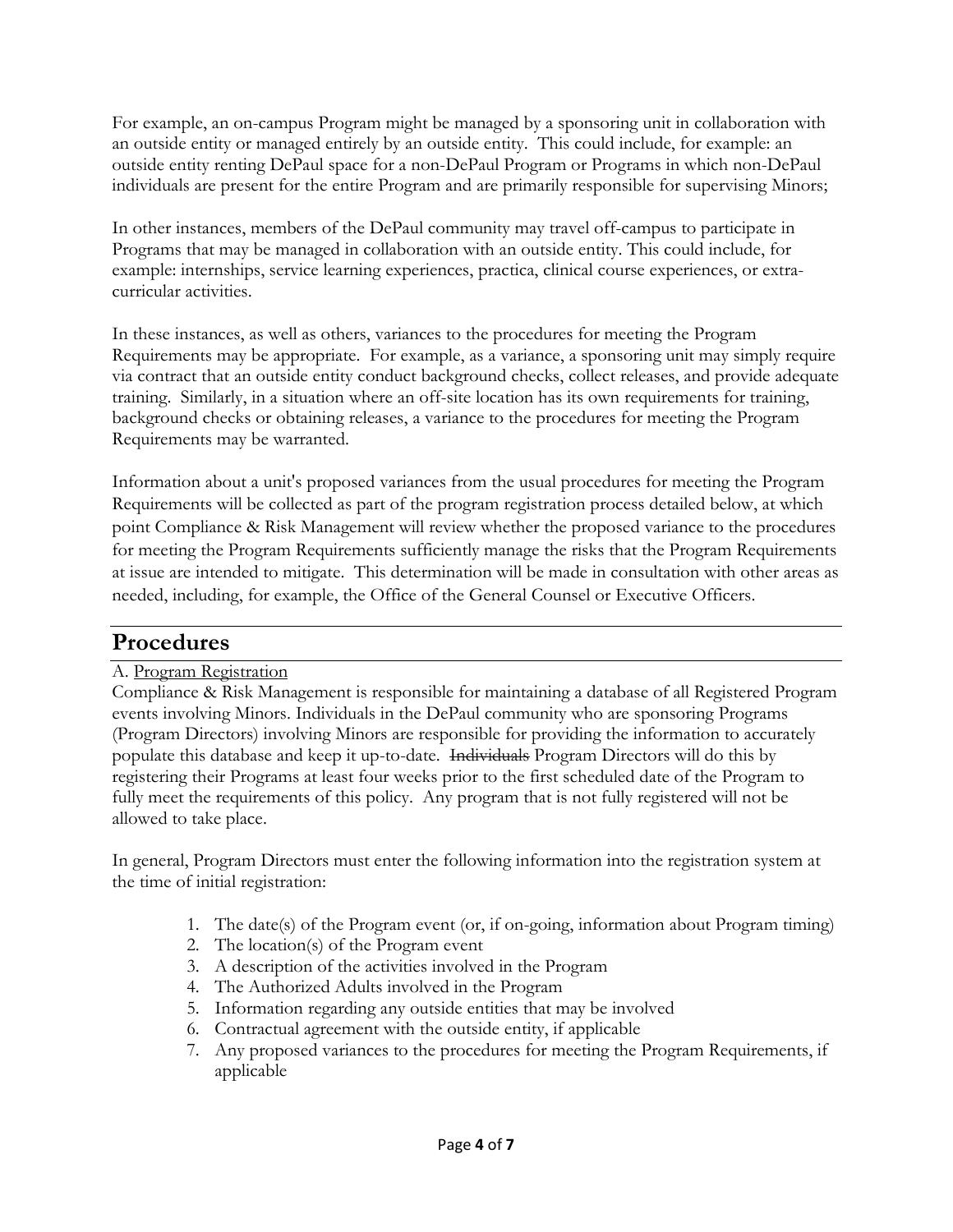Once Compliance & Risk Management receives the program registration, it may contact the sponsoring unit to request further information.

Program Directors will be required to update Program registrations as required prior to program event start date. For example, as appropriate, sponsoring Programs will be required to:

- 1. Add additional Authorized Adults
- 2. Confirm that criminal background checks have been completed prior to the Program event start date
- 3. List participating Minors' name, age and required releases for those Minors.

When working with outside entities (external to DePaul), the sponsoring unit that is inviting, hosting, renting space to, contracting with, or otherwise working with the outside entity is responsible for registering the Program event and for ensuring that the Program Requirements are met.

#### B. Authorized Adults

As noted above, it is a Program Requirement that all adults interacting with Minors as part of the Program must be Authorized Adults.

In order to be an Authorized Adult, an individual must (a) annually complete training regarding this policy, and abuse awareness and misconduct reporting generally, (b) agree to abide by the Code of Conduct for Authorized Adults; and, (c) have had a criminal background check that was conducted within the last four years and that includes certain elements. These three requirements are further detailed below.

**Training:** It is the responsibility of the unit sponsoring the Program to ensure that each Authorized Adult who will be interacting with Minors as part of the Program has completed the required Illinois [DCFS mandated reporting module](mailto:https://mr.dcfstraining.org/UserAuth/Login!loginPage.action) and DePaul General Compliance Training within the last year.

All DePaul University employees are required to complete Illinois [DCFS mandated reporting](https://mr.dcfstraining.org/UserAuth/Login!loginPage.action)  [module](https://mr.dcfstraining.org/UserAuth/Login!loginPage.action) every three years.

Units sponsoring Programs involving Minors may require additional training as appropriate.

**Code of Conduct:** The Code of Conduct for Authorized Adults is detailed below. All Authorized Adults must agree to abide by this Code of Conduct for Authorized Adults.

#### **CODE OF CONDUCT FOR AUTHORIZED ADULTS**

In addition to complying with all DePaul University policies, during the course of participating in Programs, Authorized Adults **may not:**

- 1. Share a bed or sleeping bag with a Minor.
- 2. Engage in abusive conduct of any kind toward, or in the presence of, a Minor.
- 3. Strike, hit, or administer physical punishment to a Minor.
- 4. Touch a Minor in a manner that a reasonable person could interpret as inappropriate.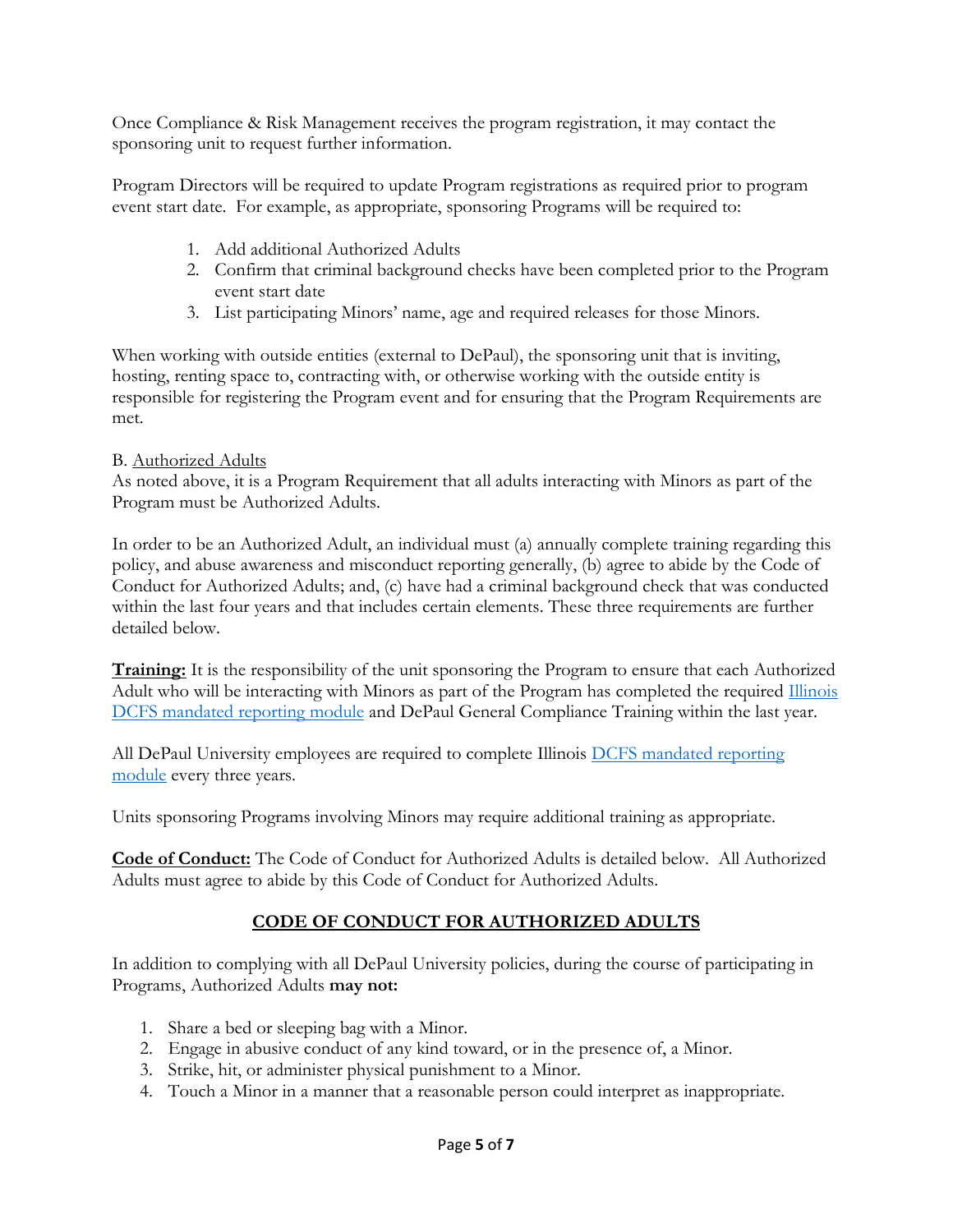- 5. Use alcohol, cannabis, or illegal drugs, or be under the influence of alcohol, cannabis, or illegal drugs while in the presence of Minors.
- 6. Make pornography in any form available to Minors involved in programs or assist Minors in any way in gaining access to or allowing access to pornography.
- 7. Leave a Minor in the care of a person that is not an Authorized Adult or in an area that is off-limits to Minors.

Also, unless approved in advance by the Dean or Vice President of the sponsoring unit, Authorized Adults **may not:**

- 1. Have one-on-one or unlawful contact with Minors (i.e. be alone with a Minor or Minors) outside the presence of others.
- 2. Shower with, bathe with, undress in front of, or otherwise be unclothed with or in the presence of Minors. **Under no circumstances may an Authorized Adult be unclothed with or in the presence of a Minor outside the presence of other Authorized Adults.**
- 3. Use any vehicle to pick up or drop off Minors participating in the Program. Where approval has been granted, the Minor's parent or legal guardian must also give written permission.
- 4. Take any photographs or videos of Minors or post photographs or videos of Minors on digital, electronic, hosted media, web-based services or any other medium. Where approval has been granted by the Dean or Vice President of the sponsoring unit, the Minor's parent or legal guardian must also give written permission.

**Criminal Background Checks:** Authorized Adults for a Program must undergo a criminal background check. This criminal background check (1) must have been conducted in the past four years and (2) must include a sex offender registry check.

It is the responsibility of the Program Director to ensure that each Authorized Adult for a Program event has undergone a criminal background check meeting the above requirements. All background checks conducted by DePaul (1) will be conducted and reviewed in accordance with the [Criminal](https://offices.depaul.edu/secretary/policies-procedures/policies/Documents/Criminal%20Background%20Checks.pdf)  [Background Checks](https://offices.depaul.edu/secretary/policies-procedures/policies/Documents/Criminal%20Background%20Checks.pdf) policy and other supporting procedures as required and will include a sex offender registry check which includes misdemeanors and is not limited to the previous 7 years; (2) will be at DePaul's expense; and (3) will be noted simply as completed in the registration system.

Information revealed through a criminal background check may affect eligibility for Authorized Adult status. For example, a previous conviction for a crime related to children or sexual or relationship violence may result in ineligibility for Authorized Adult status.

#### C. Variances

As noted above, in some instances, units sponsoring Programs may meet the Program Requirements using procedures that vary slightly from the procedures detailed in this policy.

Information about a unit's proposed variances from the usual procedures for meeting the Program Requirements will be collected as part of the program registration process, at which point Compliance & Risk Management will review whether the proposed variance to the procedures for meeting the Program Requirements sufficiently manage the risks that the Program Requirements at issue are intended to mitigate. This determination will be made in consultation with other areas as needed, including, for example, the Office of the General Counsel or Executive Officers.